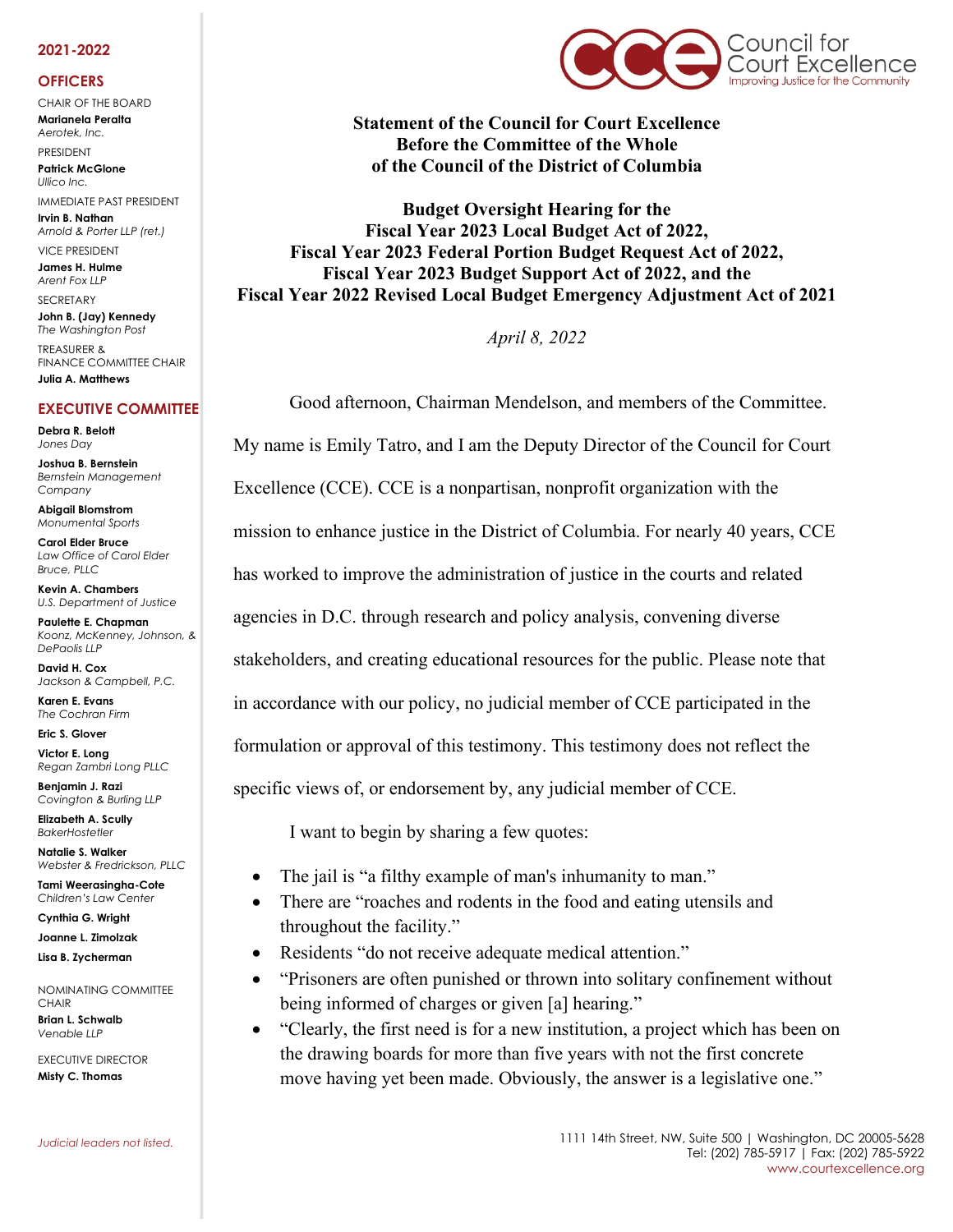

Page 2 of 4

These quotes about inhumane and uninhabitable conditions are not from the Washington Lawyers' Committee's 2015 report citing mold, water penetration through the walls, leaking plumbing, and deteriorating conditions at the current D.C. Jail.<sup>[1](#page-1-0)</sup> Nor are they from the D.C. Auditor's 2019 investigation, which found that the D.C. Department of Health had repeatedly cited the D.C. Department of Corrections (DOC) for violating industry standards related to environmental conditions. [2](#page-1-1) The quotes are not from the D.C. Inspector General's July 2021 report finding that DOC did not effectively identify and address staff non-compliance with its use of force requirements.<sup>[3](#page-1-2)</sup> They are not even from the November 2021 U.S. Marshals Service (USMS) letter to DOC detailing unsanitary living conditions and the punitive denial of food and water to residents by staff.<sup>[4](#page-1-3)</sup>

These quotes are from a 1972 ACLU of DC report on conditions at the old D.C. Jail,<sup>[5](#page-1-4)</sup> but they are strikingly similar to the current critiques leveled by D.C. Jail residents, DOC staff, and others advocating and litigating for improved conditions. The 50-year-old report, *Seeds of Anguish*, was published just nine months before an uprising at the old D.C. Jail in which residents took 12 hostages before reaching a peaceful resolution. Its recommendations were printed three and a half years before litigation was filed in which Judge William Bryant

<span id="page-1-2"></span><sup>3</sup> D.C. Office of the Inspector General. OIG Project No. 20-1-26FL. *DOC's Current Procedures for Receiving, Investigating, and Resolving Use of Force Incidents Are Not Operating Effectively*. July 2021. [http://app.oig.dc.gov/news/PDF/release10/OIG%20Final%20Report%20No.%2020-1-26FL%20--](http://app.oig.dc.gov/news/PDF/release10/OIG%20Final%20Report%20No.%2020-1-26FL%20--%20Department%20of%20Corrections%20Use%20of%20Force.pdf) [%20Department%20of%20Corrections%20Use%20of%20Force.pdf](http://app.oig.dc.gov/news/PDF/release10/OIG%20Final%20Report%20No.%2020-1-26FL%20--%20Department%20of%20Corrections%20Use%20of%20Force.pdf)

<span id="page-1-1"></span><span id="page-1-0"></span><sup>1</sup> Washington Lawyers' Committee for Civil Rights & Urban Affairs. *D.C. Prisoners: Conditions of Confinement in the District of Columbia.* June 2015. [https://www.washlaw.org/pdf/conditions\\_of\\_confinement\\_report.pdf](https://www.washlaw.org/pdf/conditions_of_confinement_report.pdf) <sup>2</sup> Office of the District of Columbia Auditor. *Poor Conditions Persist at Aging D.C. Jail: New Facility Needed to Mitigate Risks.* February 2019. [https://dcauditor.org/report/poor-conditions-persist-at-aging-d-c-jail-new-facility](https://dcauditor.org/report/poor-conditions-persist-at-aging-d-c-jail-new-facility-needed-to-mitigate-risks/)[needed-to-mitigate-risks/](https://dcauditor.org/report/poor-conditions-persist-at-aging-d-c-jail-new-facility-needed-to-mitigate-risks/)

<span id="page-1-3"></span><sup>&</sup>lt;sup>4</sup> Spencer S. Hsu, Emily Davies, Paul Duggan, "D.C. Jail Ordered U.S. Marshals to Leave After Surprise inspections, Judge Says", *The Washington Post,* November 3, 2021[, https://www.washingtonpost.com/local/legal](https://www.washingtonpost.com/local/legal-issues/dc-jail-conditions-inspection/2021/11/03/c75d08ea-3c27-11ec-bfad-8283439871ec_story.html)[issues/dc-jail-conditions-inspection/2021/11/03/c75d08ea-3c27-11ec-bfad-8283439871ec\\_story.html](https://www.washingtonpost.com/local/legal-issues/dc-jail-conditions-inspection/2021/11/03/c75d08ea-3c27-11ec-bfad-8283439871ec_story.html)

<span id="page-1-4"></span><sup>5</sup> American Civil Liberties Union of the National Capital Area. *The Seeds of Anguish An ACLU Study of the D.C. Jail*. January 1972. Retrieved from [https://courtexcellence.box.com/s/19uvotmvcvfmx576h83oio4h97kufj7h.](https://courtexcellence.box.com/s/19uvotmvcvfmx576h83oio4h97kufj7h)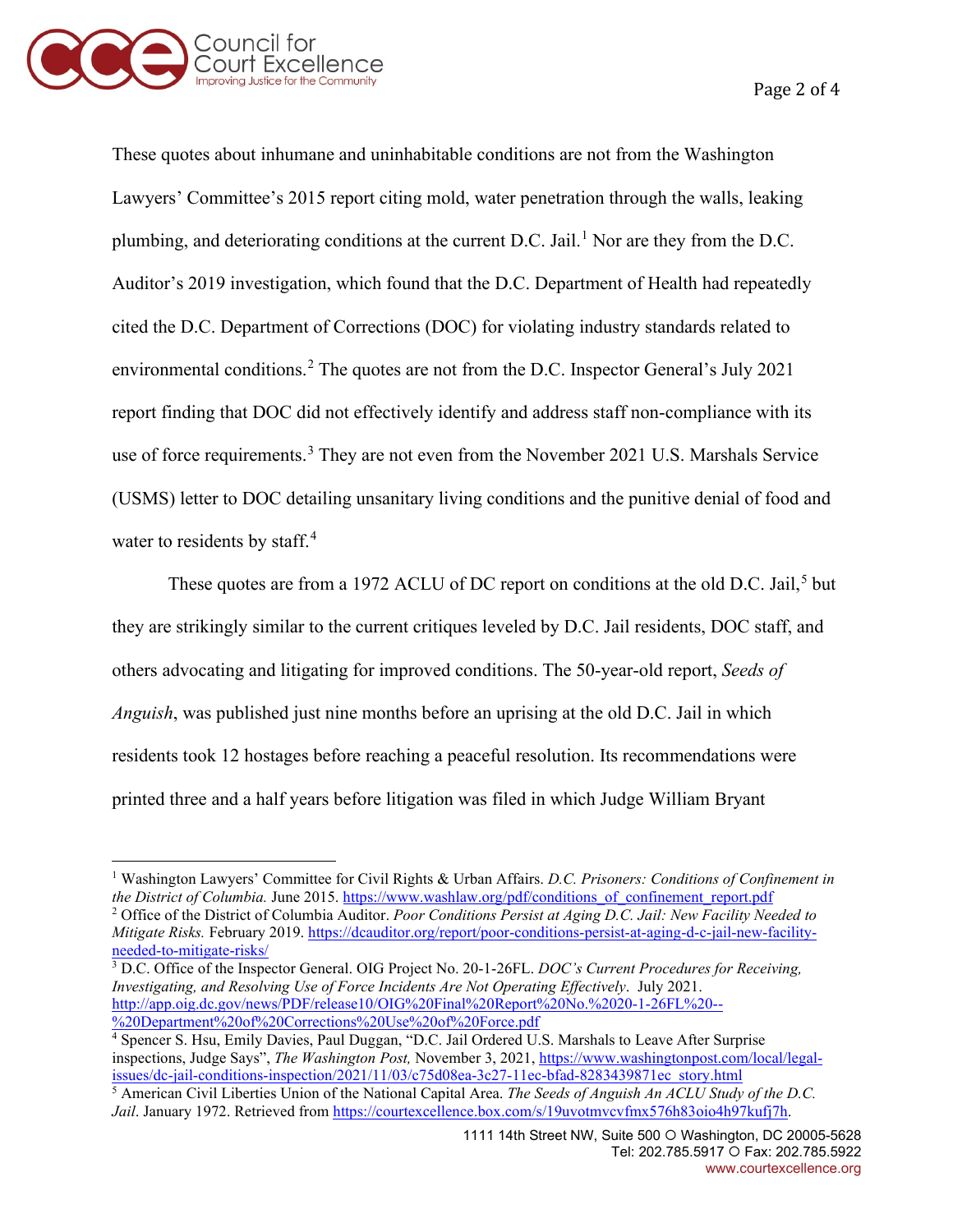

eventually held that the conditions at the old D.C. Jail constituted cruel and unusual punishment, in violation of the  $8<sup>th</sup>$  Amendment. He wrote that:

These conditions simply are not to be tolerated in a civilized society, much less in our national capital. These are conditions which turn men into animals, conditions which degrade and dehumanize. . . . For imprisonment under such conditions, where a man may be stuffed into a tiny cell with another, surrounded by . . . nocturnal moans or screams . . ., plagued by rats and roaches, sweltering by summer and shivering by winter, unable to maintain significant contact with his family in the outside world, sometimes going for long periods without real exercise or recreation, can only have one message for him: society does not acknowledge your existence as a fellow human being.<sup>[6](#page-2-0)</sup>

It is shameful that the District is still facing the same range of problems inside our correctional facilities today as we did fifty years ago. We cannot afford to wait and see whether the conditions might again spark uprisings and even more lawsuits. CCE stands ready to support the D.C. Council, Mayor Bowser, and returning DOC Director Faust in finalizing a shared vision and executing plans for change; we are depending on your swift and decisive leadership to create a wholly reimagined correctional system. The Mayor's proposed FY 2023-2028 Capital Improvements Plan adopts the *[District Task Force on Jails & Justice's](http://www.courtexcellence.org/news-events/district-task-force-on-jails-justice-publishes-phase-ii-report-with-10-year-implementation-plan-to-transform-justice-in-dc)* (Task Force) Stage 1 facility recommendation to build a new facility annex to the existing Correctional Treatment Facility (CTF). This an enormous first step, but the timeline for completing the new facility is much too far away. You have the power to speed up this process by two years and bring relief to the 1,334 people suffering in DOC's current conditions of confinement.<sup>[7](#page-2-1)</sup> With some adjustments, it is wholly possible to get shovels in the ground by the end of next year.

[https://doc.dc.gov/sites/default/files/dc/sites/doc/publication/attachments/March%2026th%20through%20April%20](https://doc.dc.gov/sites/default/files/dc/sites/doc/publication/attachments/March%2026th%20through%20April%201st%20%202022.pdf) [1st%20%202022.pdf.](https://doc.dc.gov/sites/default/files/dc/sites/doc/publication/attachments/March%2026th%20through%20April%201st%20%202022.pdf)

<span id="page-2-0"></span><sup>6</sup> *Inmates, DC Jail v. Jackson*, 416 F. Supp. 119 (D.D.C. 1976) at 123.

<span id="page-2-1"></span><sup>7</sup> As of April 1, 2022. *See* D.C. Department of Corrections, *The Daily Population Report for March 26th through Aril 1st 2022*. Retrieved from